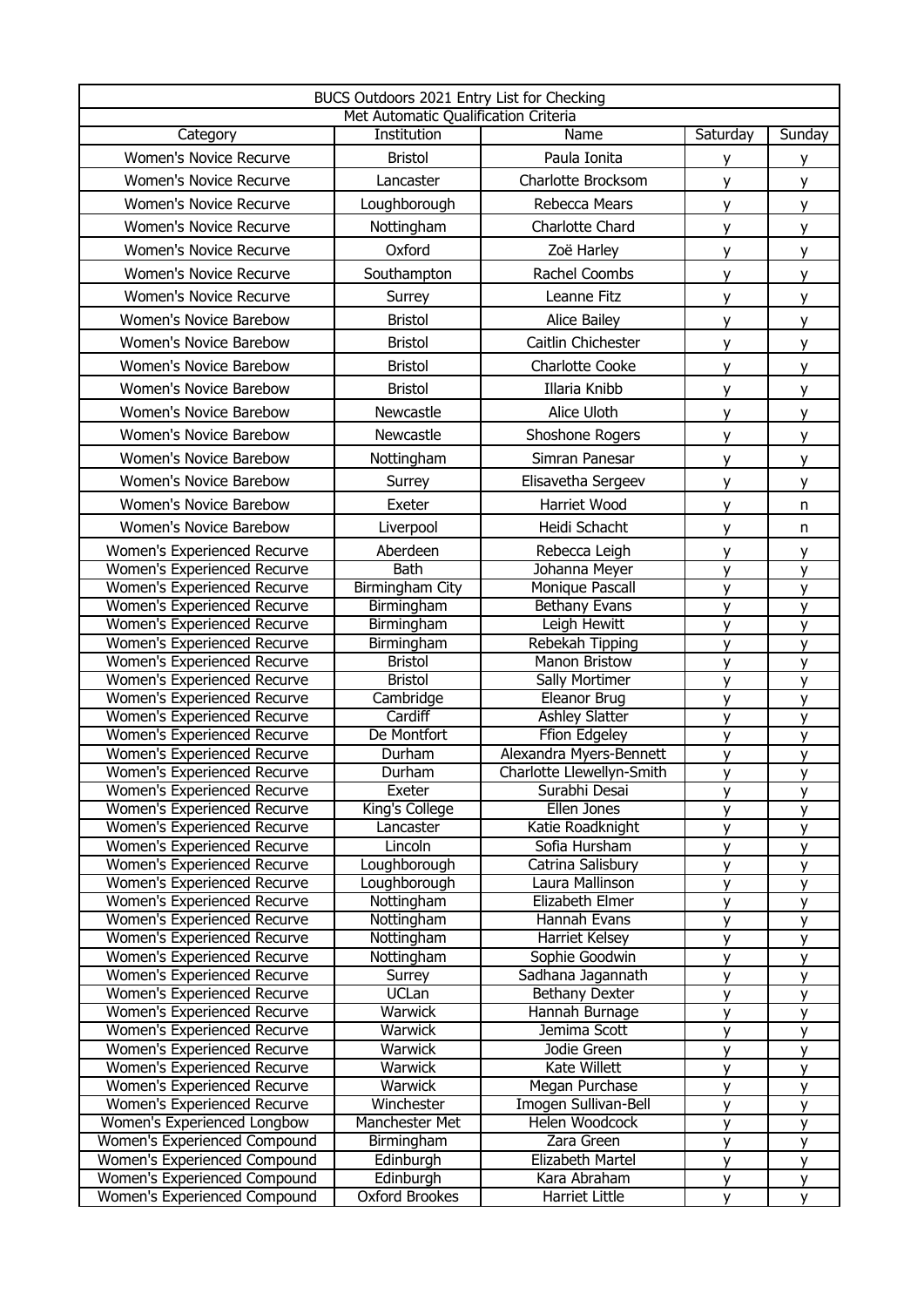| <b>Women's Experienced Compound</b> | Warwick          | <b>Abigail Hicks</b>      | y              | y              |
|-------------------------------------|------------------|---------------------------|----------------|----------------|
| Women's Experienced Barebow         | <b>Bath</b>      | Jasmine Turner            | y              | y              |
| Women's Experienced Barebow         | <b>Bath</b>      | Jessica Salamone          | y              | y              |
| Women's Experienced Barebow         | Birmingham       | Princess Ann Quilang      | y              | y              |
| Women's Experienced Barebow         | <b>Bristol</b>   | Lauren Manton             | y              | y              |
| Women's Experienced Barebow         | <b>Bristol</b>   | Sophie Brain              | y              | y              |
| Women's Experienced Barebow         | Cambridge        | Kimberley Callaghan       | y              | y              |
| Women's Experienced Barebow         | Liverpool        | <b>Alice Saunders</b>     | y              | y              |
| Women's Experienced Barebow         | Loughborough     | Heidi Morris              |                |                |
|                                     |                  |                           | y              | y              |
| Women's Experienced Barebow         | Loughborough     | Laura Hutchinson          | y              | y              |
| Women's Experienced Barebow         | Newcastle        | Alexa Francesca Perocheau | y              | y              |
| Women's Experienced Barebow         | Nottingham Trent | <b>Emily Williams</b>     | y              | y              |
| Women's Experienced Barebow         | <b>Surrey</b>    | Ana Maria Tudorache       | y              | y              |
| Men's Novice Recurve                | <b>Bath</b>      | Louis Huygens             | y              | $\overline{y}$ |
| Men's Novice Recurve                | Birmingham       | Elijah Swaddle            | $\overline{y}$ | $\overline{y}$ |
| Men's Novice Recurve                | <b>Bristol</b>   | Albert Hadi               | y              | y              |
| Men's Novice Recurve                | <b>Bristol</b>   | Austin Zhan               | y              | y              |
| Men's Novice Recurve                | Cambridge        | <b>Wade Suen</b>          | y              | $\overline{y}$ |
| Men's Novice Recurve                | Imperial         | Lok Hay Lau               | y              | y              |
| Men's Novice Recurve                | Imperial         | Tristan Lim               | y              | y              |
| Men's Novice Recurve                | Liverpool        | Matthew Crawford          | y              | y              |
| Men's Novice Recurve                | Loughborough     | Kieran Curson             | y              | $\mathsf{v}$   |
| Men's Novice Recurve                | Loughborough     | Michael Wong              | y              | y              |
| Men's Novice Recurve                | Newcastle        | Joshua Stephenson         | y              | $\overline{y}$ |
| Men's Novice Recurve                | Nottingham       | Dominic Kelsey            | $\mathsf{y}$   | y              |
| Men's Novice Recurve                | Oxford           | Micah Lee                 | y              | y              |
| Men's Novice Recurve                | Surrey           | Benjamin Ashton           | y              | y              |
| Men's Novice Recurve                | Warwick          | Noelito Parina            | $\overline{y}$ | y              |
| Men's Novice Recurve                | Warwick          | Ryan Zhou                 | y              | y              |
| Men's Novice Recurve                | Aberdeen         | Kamil Dudek               | y              | n              |
|                                     |                  |                           |                |                |
| Men's Novice Recurve                | Liverpool        | Logan Baxter              | $\mathsf{y}$   | n              |
| Men's Novice Longbow                | Southampton      | Sebastian Chenery         | $\mathsf{y}$   | y              |
| Men's Novice Barebow                | <b>Bath</b>      | Joseph Teckman            | $\mathsf{y}$   | y              |
| Men's Novice Barebow                | <b>Bath</b>      | Sanjay Shah               | y              | y              |
| Men's Novice Barebow                | <b>Bristol</b>   | Gabriel Sober             | y              | y              |
| Men's Novice Barebow                | Nottingham       | Ewan Kennett              | y              | y              |
| Men's Novice Barebow                | Nottingham       | <b>Isaac Phypers</b>      | y              | y              |
| Men's Novice Barebow                | Nottingham Trent | connor oneill             | $\mathsf{v}$   | V              |
| Men's Novice Barebow                | Nottingham Trent | Hywel Jenkins             | y              | y              |
| Men's Novice Barebow                | Nottingham Trent | Ryan Fanning              | y              | y              |
| Men's Novice Barebow                | Surrey           | Saif Haider               | y              | y              |
| Men's Experienced Recurve           | <b>Bath</b>      | Daniel Clarke             | y              | y              |
| Men's Experienced Recurve           | <b>Bath</b>      | Peter Darby               | y              | у              |
| Men's Experienced Recurve           | Birmingham       | <b>Christopher Avins</b>  | y              | y              |
| Men's Experienced Recurve           | Birmingham       | Matthew Vaughan           | y              | y              |
| Men's Experienced Recurve           | Birmingham       | Yang Ma                   | y              | y              |
| Men's Experienced Recurve           | Birmingham       | Zinan Ni                  | y              | y              |
| Men's Experienced Recurve           | <b>Bristol</b>   | <b>Will Black</b>         | y              | y              |
| Men's Experienced Recurve           | Cardiff          | Jake Irwin                | y              | y              |
| Men's Experienced Recurve           | Cardiff          | <b>Oliver Squires</b>     | y              | y              |
| Men's Experienced Recurve           | De Montfort      | <b>Stuart Lowe</b>        | y              | y              |
| Men's Experienced Recurve           | Durham           | Lewis Mack                | y              | y              |
| Men's Experienced Recurve           | Durham           | Matthew Likely            | y              | y              |
| Men's Experienced Recurve           | Lancaster        | James Phillips            | y              | y              |
| Men's Experienced Recurve           | Leeds            | Tom Braxton               |                |                |
| Men's Experienced Recurve           |                  | <b>Arthur Coveney</b>     | y              | y              |
|                                     | Loughborough     |                           | y              | y              |
| Men's Experienced Recurve           | Loughborough     | Ben Evans                 | y              | y              |
| Men's Experienced Recurve           | Loughborough     | Christopher Cooper        | y              | y              |
| Men's Experienced Recurve           | Newcastle        | Max Rose                  | y              | y              |
| Men's Experienced Recurve           | Nottingham       | Morgan Burgess            | y              | y              |
| Men's Experienced Recurve           | Nottingham Trent | Joe Last                  | у              | y              |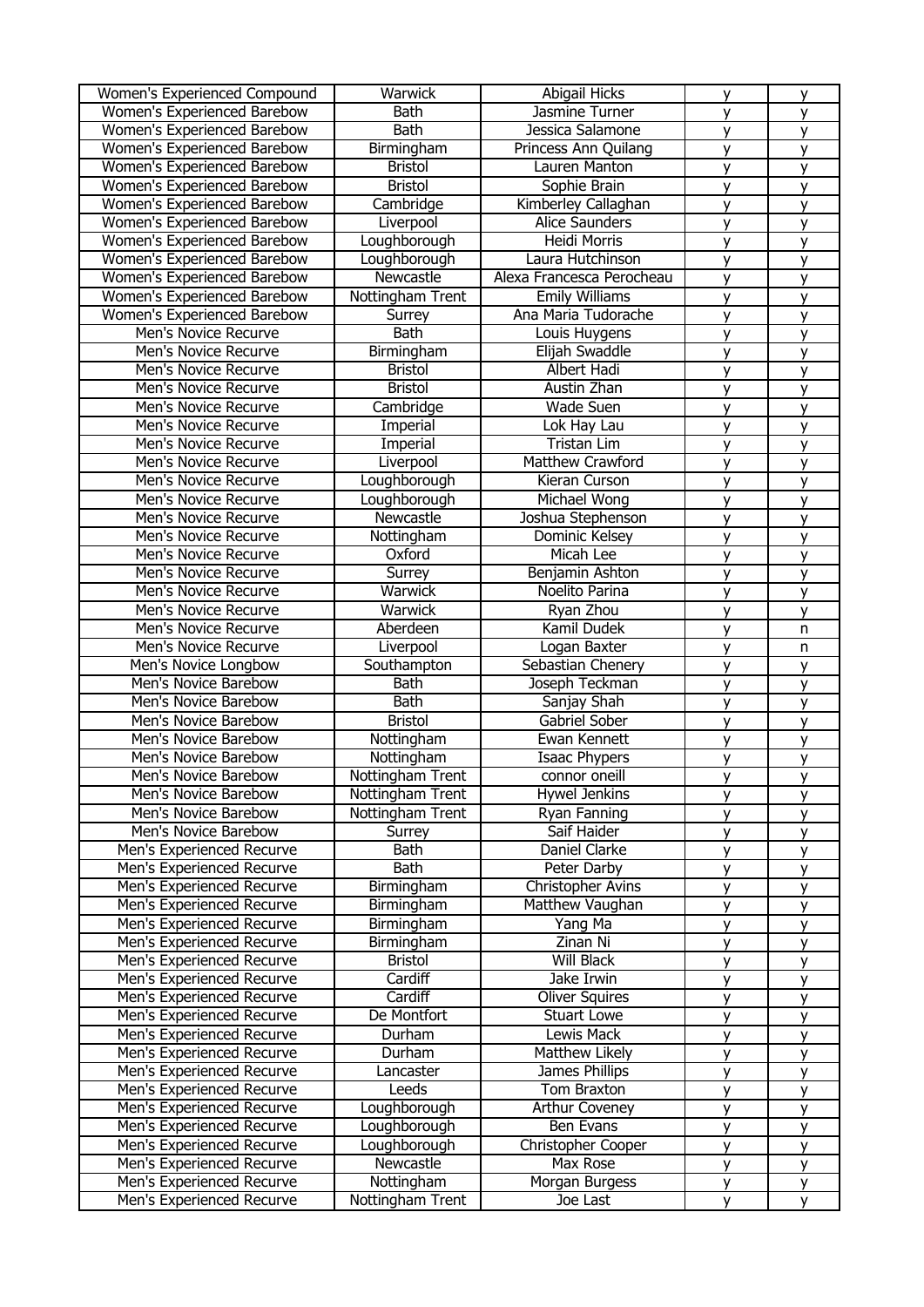| Men's Experienced Recurve  | Nottingham Trent  | Joshua Morris-Jones      | y              | y                       |
|----------------------------|-------------------|--------------------------|----------------|-------------------------|
| Men's Experienced Recurve  | Nottingham Trent  | Sam Fairweather          | y              | y                       |
| Men's Experienced Recurve  | Oxford            | <b>Alex Goldsack</b>     | y              | y                       |
| Men's Experienced Recurve  | Oxford            | <b>Callum Henfrey</b>    | $\overline{y}$ | $\overline{y}$          |
| Men's Experienced Recurve  | Oxford            | Samuel Walby             | $\overline{y}$ | $\overline{y}$          |
| Men's Experienced Recurve  | Oxford            | Yang Pei                 | y              | y                       |
| Men's Experienced Recurve  | Reading           | <b>Oliver Tse</b>        | y              | y                       |
| Men's Experienced Recurve  | Southampton       | <b>Callum Newlands</b>   | y              | $\overline{y}$          |
| Men's Experienced Recurve  | <b>St Andrews</b> | Oliver Peppercorn        | y              | y                       |
| Men's Experienced Recurve  | Surrey            | Afonso Espírito Santo    | y              | $\overline{y}$          |
| Men's Experienced Recurve  | Warwick           | Christopher Woodgate     | $\overline{y}$ | $\overline{y}$          |
| Men's Experienced Recurve  | Warwick           | James Gardner            | $\overline{y}$ | $\overline{y}$          |
| Men's Experienced Longbow  | King's College    | Henry Cossey             | y              | y                       |
| Men's Experienced Longbow  | Southampton       | Callum Anderson          | y              | y                       |
| Men's Experienced Compound | Aberdeen          | Michal Kozera            | y              | $\overline{y}$          |
| Men's Experienced Compound | <b>Bath</b>       | kieran pargeter          | $\overline{y}$ | $\overline{y}$          |
| Men's Experienced Compound | Birmingham        | Alexander Herman         | y              | $\overline{y}$          |
| Men's Experienced Compound | Birmingham        | callum platt             | $\overline{y}$ | $\overline{y}$          |
| Men's Experienced Compound | Birmingham        | Christopher Guerin       | y              | y                       |
| Men's Experienced Compound | Lincoln           | Liam Wright              | y              | y                       |
| Men's Experienced Compound | Liverpool         | <b>Rory Powell</b>       | y              | y                       |
| Men's Experienced Compound | Loughborough      | Francesco Guerriero      | y              | y                       |
| Men's Experienced Compound | Loughborough      | <b>Thomas Richardson</b> | y              | y                       |
| Men's Experienced Compound | Nottingham        | Sam Cartwright           | y              | $\overline{y}$          |
| Men's Experienced Compound | <b>St Andrews</b> | Benjamin Lawrence        | $\mathsf{y}$   | $\overline{y}$          |
| Men's Experienced Compound | Surrey            | <b>Henry Lansley</b>     | y              | y                       |
| Men's Experienced Compound | <b>Warwick</b>    | Kai Thomas-Prause        | y              | y                       |
| Men's Experienced Compound | Warwick           | Timothy Jackson          | y              | y                       |
| Men's Experienced Compound | Wolverhampton     | <b>Connor Rides</b>      | y              | y                       |
| Men's Experienced Compound | Warwick           | Sean Foo                 | $\overline{y}$ | $\overline{\mathsf{n}}$ |
| Men's Experienced Barebow  | <b>Bath</b>       | Andrew Kukielka          | y              | y                       |
| Men's Experienced Barebow  | <b>Bath</b>       | Nik Kasapov              | $\mathsf{v}$   | y                       |
| Men's Experienced Barebow  | <b>Bristol</b>    | <b>Ben Hutchinson</b>    | y              | y                       |
| Men's Experienced Barebow  | Cambridge         | Liam Pattinson           | y              | y                       |
| Men's Experienced Barebow  | Exeter            | <b>Henry Barnett</b>     | y              | y                       |
| Men's Experienced Barebow  | Leicester         | Sam Prettyman            | y              | y                       |
| Men's Experienced Barebow  | Liverpool         | <b>Andrew Jones</b>      | $\overline{y}$ | $\overline{\mathsf{v}}$ |
| Men's Experienced Barebow  | Nottingham        | Matt waters              | y              | y                       |
| Men's Experienced Barebow  | Surrey            | <b>Tom Underhill</b>     | y              | y                       |
| Men's Experienced Barebow  | <b>UCLan</b>      | Daniel Kilgallon         | y              | y                       |

| Met 2nd Chance Score Qualification Criteria |                    |                  |          |        |
|---------------------------------------------|--------------------|------------------|----------|--------|
| Category                                    | <b>Institution</b> | Name             | Saturday | Sunday |
| Women's Experienced Recurve                 | Nottingham Trent   | Hannah Castleman |          |        |
| Women's Experienced Longbow                 | Aberdeen           | Ella Ilomaki     |          |        |
| Men's Experienced Recurve                   | Nottingham Trent   | Tom Kirkbride    |          |        |
| Men's Experienced Barebow                   | Bath               | Stephen Alger    |          |        |
| Men's Experienced Barebow                   | Surrey             | Tom Moran        |          |        |
| Men's Experienced Compound                  | Durham             | Dan Bold         |          |        |

| Met 2019 Score Qualification Criteria |             |                |          |        |
|---------------------------------------|-------------|----------------|----------|--------|
| Category                              | Institution | Name           | Saturday | Sunday |
| Women's Experienced Recurve           | Chester     | Debra Ashworth |          |        |
| Men's Experienced Recurve             | Plymouth    | Joe Tripp      |          |        |
| Men's Experienced Recurve             | Imperial    | Lucas Low      |          |        |
| Men's Experienced Recurve             | Birmingham  | Jerome Atkins  |          |        |
| Men's Experienced Barebow             | Plymouth    | Lönja Selter   |          |        |

| <br>IE:<br>.<br>-          |      |   |  |
|----------------------------|------|---|--|
| .<br>ot.<br>10 M<br>$\sim$ | -- - | . |  |